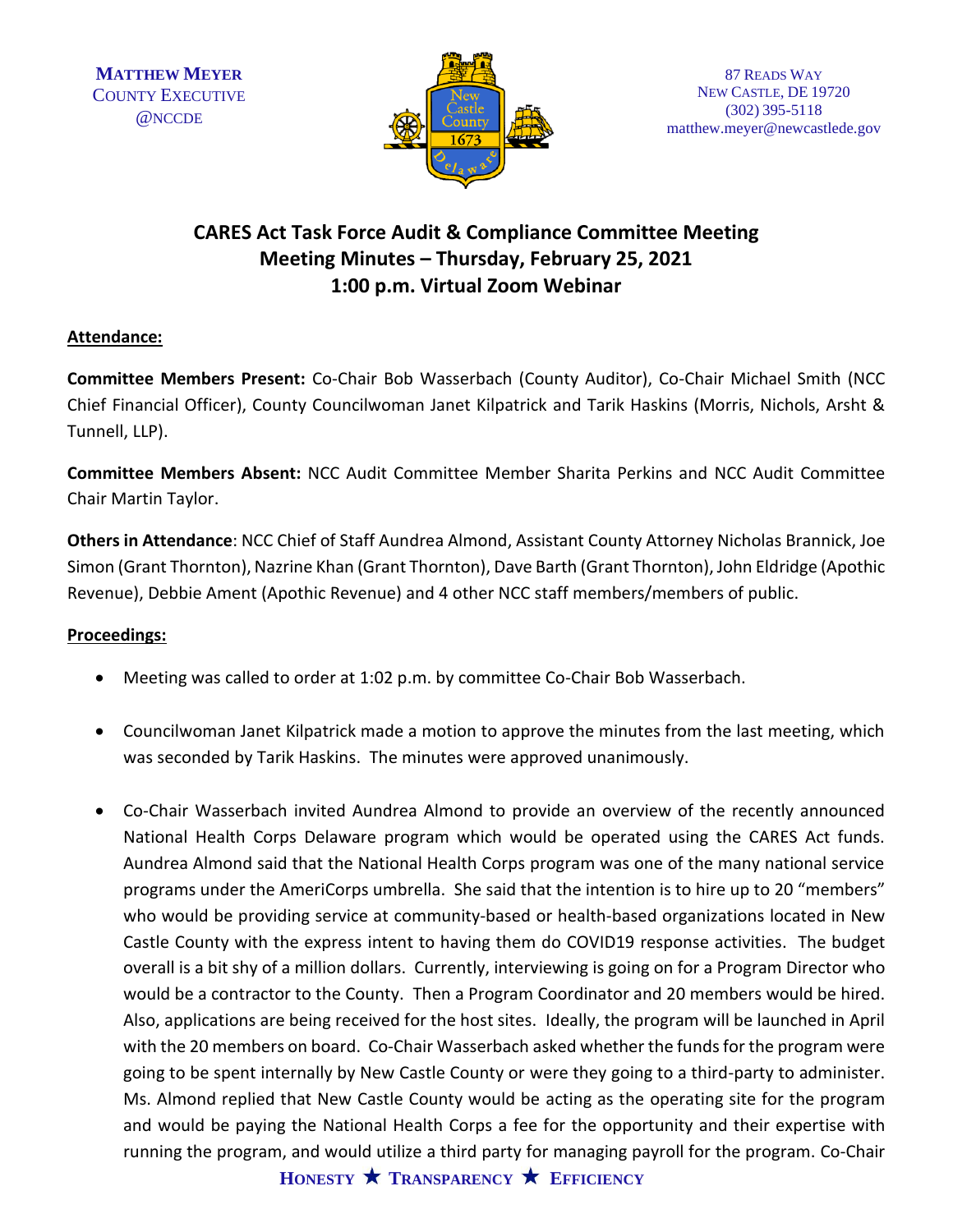Wasserbach then asked whether the County would be paying for the program till the end of calendar year 2021, and Ms. Almond said yes.

- John Eldridge from Apothic Revenues provided an update on the subrecipient monitoring of CRF grantees. He said that Apothic Revenues had closed or was in the process of closing 38 (accounting for about \$2 million in grant money) of the 311 (just under \$23 million) grant recipients. Food grantees have been the most responsive in closing out, while Health Equity grantees have been the most responsive in terms of providing documentation. He pointed out that 10 of the grants account for about \$7 million or about 31% of the total grant amount provided. With the approaching deadline, submission of documents to Apothic has picked up and Mr. Eldridge expected to see a significant increase in activity in the next month. He also added that only 2 organizations have requested an extension to the March  $31<sup>st</sup>$  deadline. Councilwoman Kilpatrick clarified whether one of those organizations was one whose core activities occurred during the winter, and John Eldridge replied yes. Co-Chair Wasserbach inquired what "closed out grants" meant. John Eldridge replied that it meant that for these grants desk reviews had been done, site visits had been completed if necessary, everything has been documented and all the expenditures have been reconciled to the workbook. Debbie Ament added that back and forth with the grant recipients is what takes a lot of time. Councilwoman Kilpatrick said that it was better to take time and do it right.
- Joe Simon from Grant Thornton provided an update on progress made at their end. He said that documenting the CFO's policies and procedures was going along well. They would be meeting with IT staff to document NCC's system controls next and hopefully this would be done by mid-March. To ensure that the County is covered for funds given to the State, Grant Thornton is requesting subrecipient monitoring policies from the State. Grant Thornton is also assisting the County in accessing FEMA funds; the first target is to get the County reimbursement for Personal Protective Equipment (PPEs). Also, Grant Thornton is reviewing post-grant payment expenditures of the Donors Choose program to ensure that the funds were expended according to the CRF requirements. Mr. Simon also went over the status of the municipal and fire company reimbursement requests through the different steps in the Grant Thornton review process. Reviews of 13 requests have been fully completed so far. Co-Chair Michael Smith added that Grant Thornton is also reviewing (or will be reviewing) the Delaware State University (DSU) reimbursements, Hope Center expenditures and internal expenditures by the County's departments to ensure that appropriate documentation is available to support these. Councilwoman Kilpatrick asked if all the entities are aware of the March  $31<sup>st</sup>$  deadline. Joe Simon replied yes, all the entities had been told about the deadline. Co-Chair Smith noted that the fire companies were making multiple submissions to meet their allocation. So, he said that the plan was to get all the municipal and fire company submissions in by March  $31^{st}$  and complete reviewing the submissions by the end of the FY2021 fiscal year. Co-Chair Wasserbach asked if apart from the National Health Corps program would any internal New Castle County expenditures continue

**HONESTY TRANSPARENCY EFFICIENCY**